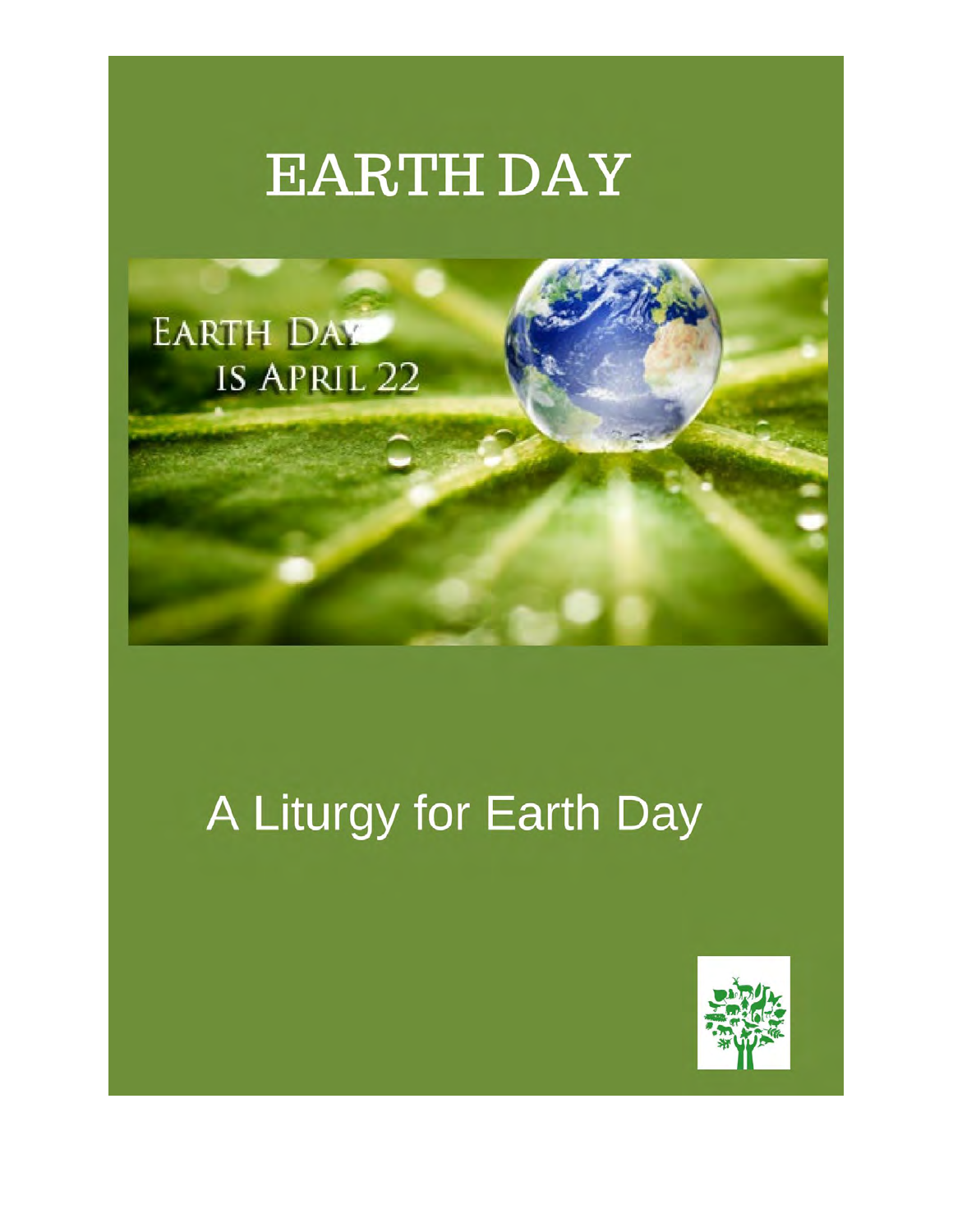### **An Earth Day Prayer Service**

*These prayers can be said at the beginning of the service , to be led by young people or Sunday School* 

#### **Opening Prayer**

We gather today, to rejoice in the creation of the world. God in his infinite compassion has lovingly formed our planet and all that live within it. He declared His creation good and entrusted us to care for it along with each other. Sometimes in our everyday lives, we forget our responsibility to care for nature. Today, as we reflect on the marvels and wonders of creation, let us renew our commitment as good stewards of the earth

Scripture Reading (Adapted from Genesis 1:1-30);

#### **A reading from the book of Genesis**

In the beginning, God created the heavens and the earth. God said, "Let there be light!" And there was light. And God saw that it was good. God separated the light from the darkness and called the light "Day" and the dark "Night".

On the second day, God created a dome in the middle of the waters. God said, "Let the dome be separated from the waters." And it was so. And God saw that it was good. He called the dome "Sky".

On the third day, God said, "Let the waters under the sky be gathered into one place and let the dry land appear." And it was so. And God saw that it was good. He called the dry land "Earth" and the waters "Seas and Oceans.

On the fourth day, God said. "Let there be lights in the sky in the day and in the night." And it was so. And God saw that it was good. He called the light in the day "Sun" and the lights in the night "Stars."

On the fifth day, God said, "Let there be living things and living creatures in the waters and in the skies." And it was so. And God saw that it was good. He called the living things and creatures in the waters "Fish", "Seaweed" and "Underwater Plants" and the creatures in the skies "Birds."

On the sixth day, God said, "Let there be living things and living creatures on the surface of the earth." And it was so. And God saw that it was good. He called the creatures "Cattle", "Lions," "Elephants," "Mice" and all the other animals of the earth, and called the other living things "Flowers" and "Trees".

Then God said, "Let there be human beings made in my image. Let these humans rule over all the other animals and living creatures on earth. Let them use plants and seedlings for food and to make shelter and tools. Let them make the land and seas of earth as their home."

And it was so. And God saw that it was good. He breathed life into the humans and blessed them, making male and female. He called the humans "Man" and "Woman." Then God looked at all he had made. The day and the night, the sky, T the land and the seas, the sun and stars, the living creatures in the oceans, the skies and the earth, and the humans in God's own image. And God saw that it was very good.

This is the word of the Lord. **Thanks be to God.**

**Reflection/Offering of gifts. (**These items are brought and placed in front of the altar)

1. **Water:** Water is the source of all life. It is pure and refreshing. It flows, cleans, and nourishes. Water is a vital element we must take care of. Through the water cycle we are intimately connected to all of creation. As we offer this jug of water, let us remember how essential it is to all life on our planet. Let us strive to always care for it, use it wisely, and help keep it clean of pollution.